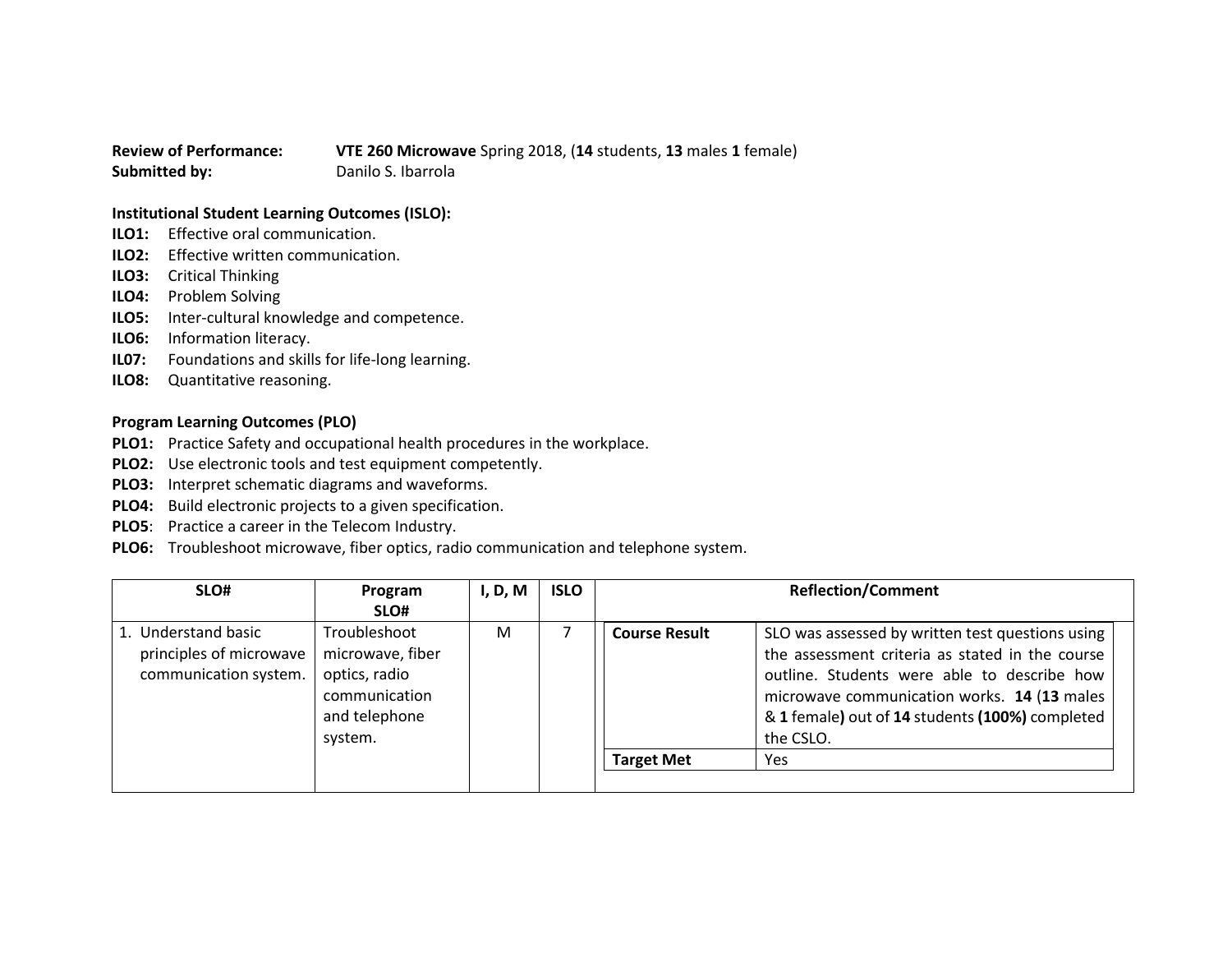|                                                                                                                                                                                     |                |                      | Students need more time in hands-on and other practical procedure to<br>reach mastery level performance.                                                                                                                                                                                                                                                                                                                  |                                                                      |
|-------------------------------------------------------------------------------------------------------------------------------------------------------------------------------------|----------------|----------------------|---------------------------------------------------------------------------------------------------------------------------------------------------------------------------------------------------------------------------------------------------------------------------------------------------------------------------------------------------------------------------------------------------------------------------|----------------------------------------------------------------------|
| Troubleshoot<br>2. Demonstrate<br>M<br>understanding of<br>microwave, fiber<br>microwave transmitter<br>optics, radio<br>communication<br>and receiver.<br>and telephone<br>system. | $\overline{7}$ | <b>Course Result</b> | SLO was assessed using hands-on experiment and<br>written test questions using the assessment<br>criteria as stated in the course outline. Students<br>were able to describe the operation of the<br>microwave transmitter and receiver using the<br>NIDA trainers. 14 (13 males & 1 female) out of 14<br>students (100%) completed the CSLO.                                                                             |                                                                      |
|                                                                                                                                                                                     |                |                      | <b>Target Met</b>                                                                                                                                                                                                                                                                                                                                                                                                         | Yes                                                                  |
|                                                                                                                                                                                     |                |                      | Students need more time in hands-on and other practical procedure to<br>reach mastery level performance.                                                                                                                                                                                                                                                                                                                  |                                                                      |
| 3. Identify waveguides<br>Troubleshoot<br>M<br>with other methods of<br>microwave, fiber<br>energy transfer.<br>optics, radio<br>communication<br>and telephone<br>system.          | $\overline{7}$ | <b>Course Result</b> | SLO was assessed using hands-on experiment and<br>written test questions using the assessment<br>criteria as stated in the course outline. Students<br>were able to compare different types of<br>waveguides and explain its advantages and<br>disadvantages. They were also able to assemble<br>a sample waveguide made of cardboard paper.<br>14 (13 males & 1 female) out of 14 students<br>(100%) completed the CSLO. |                                                                      |
|                                                                                                                                                                                     |                |                      | <b>Target Met</b>                                                                                                                                                                                                                                                                                                                                                                                                         | Yes                                                                  |
|                                                                                                                                                                                     |                |                      | reach mastery level performance.                                                                                                                                                                                                                                                                                                                                                                                          | Students need more time in hands-on and other practical procedure to |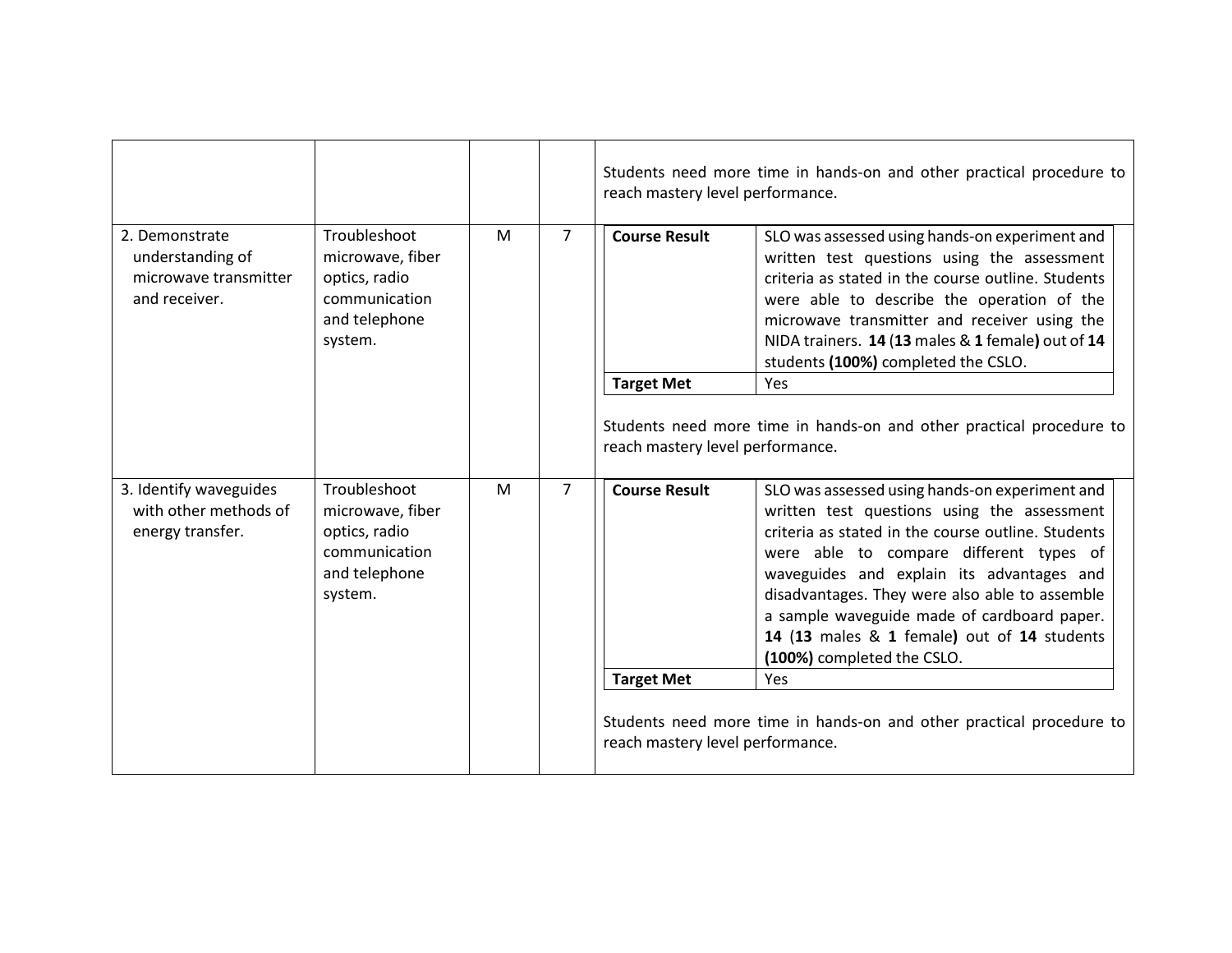| 4. Know transmission<br>devices and medium in<br>microwave<br>communication system. | Troubleshoot<br>microwave, fiber<br>optics, radio<br>communication<br>and telephone<br>system. | M | $\overline{7}$ | <b>Course Result</b>                                                          | SLO was assessed using hands-on experiment and<br>written test questions using the assessment<br>criteria as stated in the course outline. Students<br>were able to describe the different types of<br>antenna system and explain the functions of its<br>parts in microwave communication. 14 (13 males<br>& 1 female) out of 14 students (100%) completed<br>the CSLO.                   |
|-------------------------------------------------------------------------------------|------------------------------------------------------------------------------------------------|---|----------------|-------------------------------------------------------------------------------|--------------------------------------------------------------------------------------------------------------------------------------------------------------------------------------------------------------------------------------------------------------------------------------------------------------------------------------------------------------------------------------------|
|                                                                                     |                                                                                                |   |                | <b>Target Met</b><br>reach mastery level performance.                         | Yes<br>Students need more time in hands-on and other practical procedure to                                                                                                                                                                                                                                                                                                                |
| 5. Recognize the tube and<br>semiconductor<br>microwave devices.                    | Troubleshoot<br>microwave, fiber<br>optics, radio<br>communication<br>and telephone<br>system. | M | $\overline{7}$ | <b>Course Result</b><br><b>Target Met</b><br>reach mastery level performance. | SLO was assessed by written test questions using<br>the assessment criteria as stated in the course<br>outline. Students were able differentiate vacuum<br>tubes and semiconductor devices used in<br>microwave communication. 14 (13 males & 1<br>female) out of 14 students (100%) completed the<br>CSLO.<br>Yes<br>Students need more time in hands-on and other practical procedure to |
| 6. Troubleshoot<br>microwave transmitter<br>and receiver system.                    | Troubleshoot<br>microwave, fiber<br>optics, radio<br>communication<br>and telephone<br>system. | M | $\overline{7}$ | <b>Course Result</b>                                                          | SLO was assessed using hands-on experiment and<br>written test questions using the assessment<br>criteria as stated in the course outline. Students<br>were able to identify and localize fault in<br>microwave transmitter and receiver.<br>14 (13                                                                                                                                        |